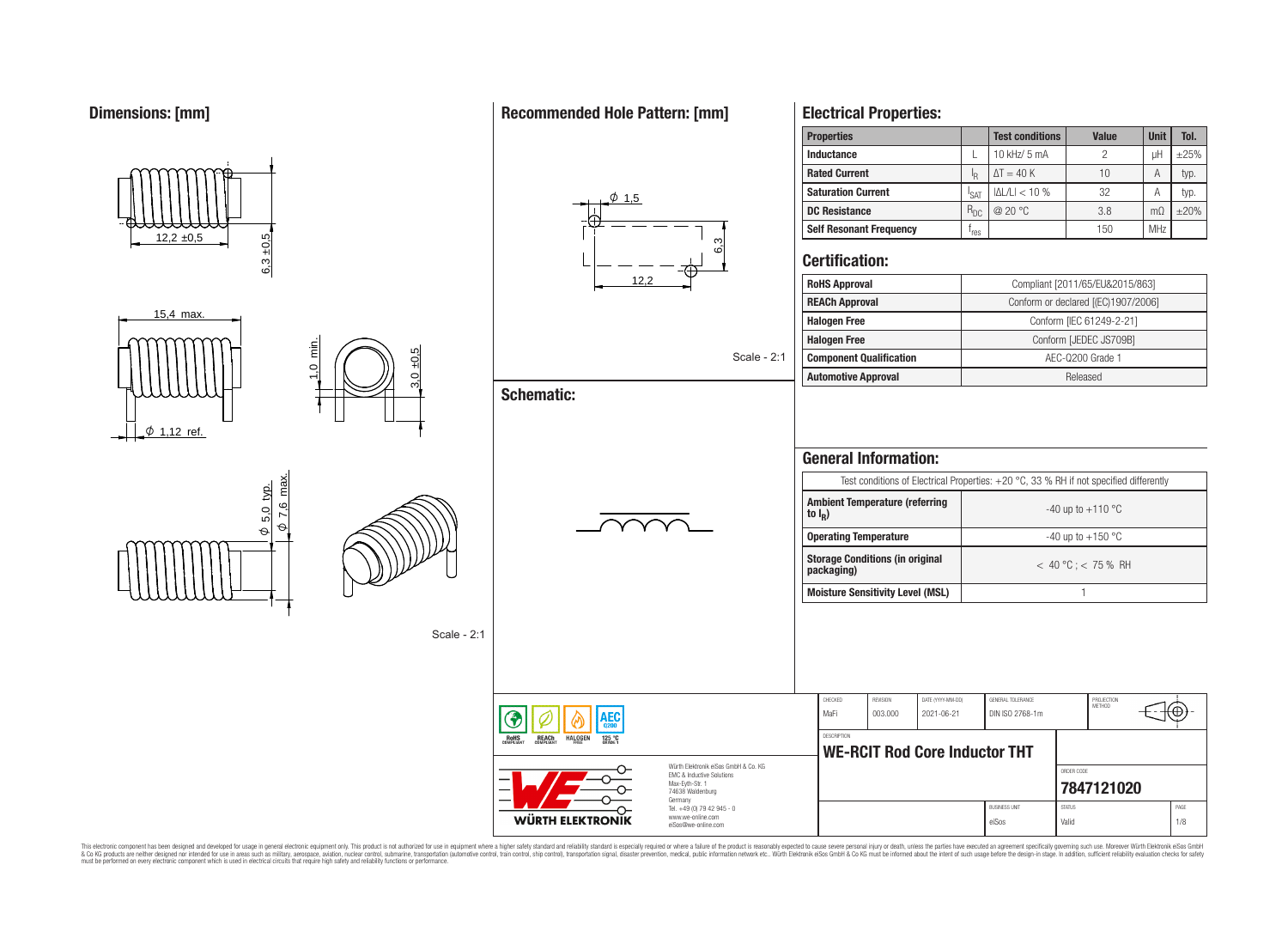

This electronic component has been designed and developed for usage in general electronic equipment only. This product is not authorized for subserved requipment where a higher selection equipment where a higher selection

Impedance [Q]

### **Typical Impedance Characteristics:**

**Typical Inductance vs. Current Characteristics:**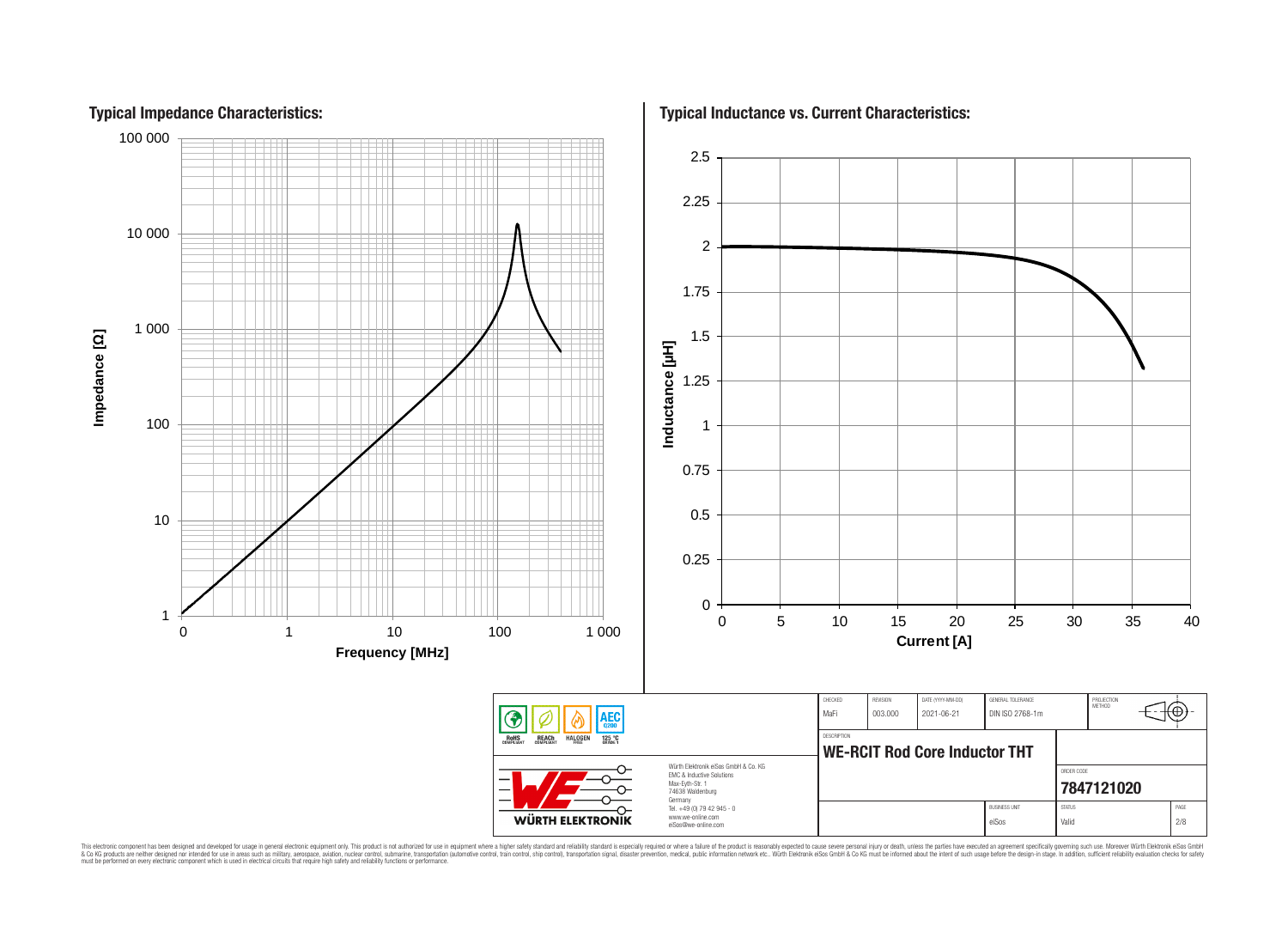# **Typical Temperature Rise vs. Current Characteristics:**



This electronic component has been designed and developed for usage in general electronic equipment only. This product is not authorized for subserved requipment where a higher selection equipment where a higher selection

### **Derating Curve:**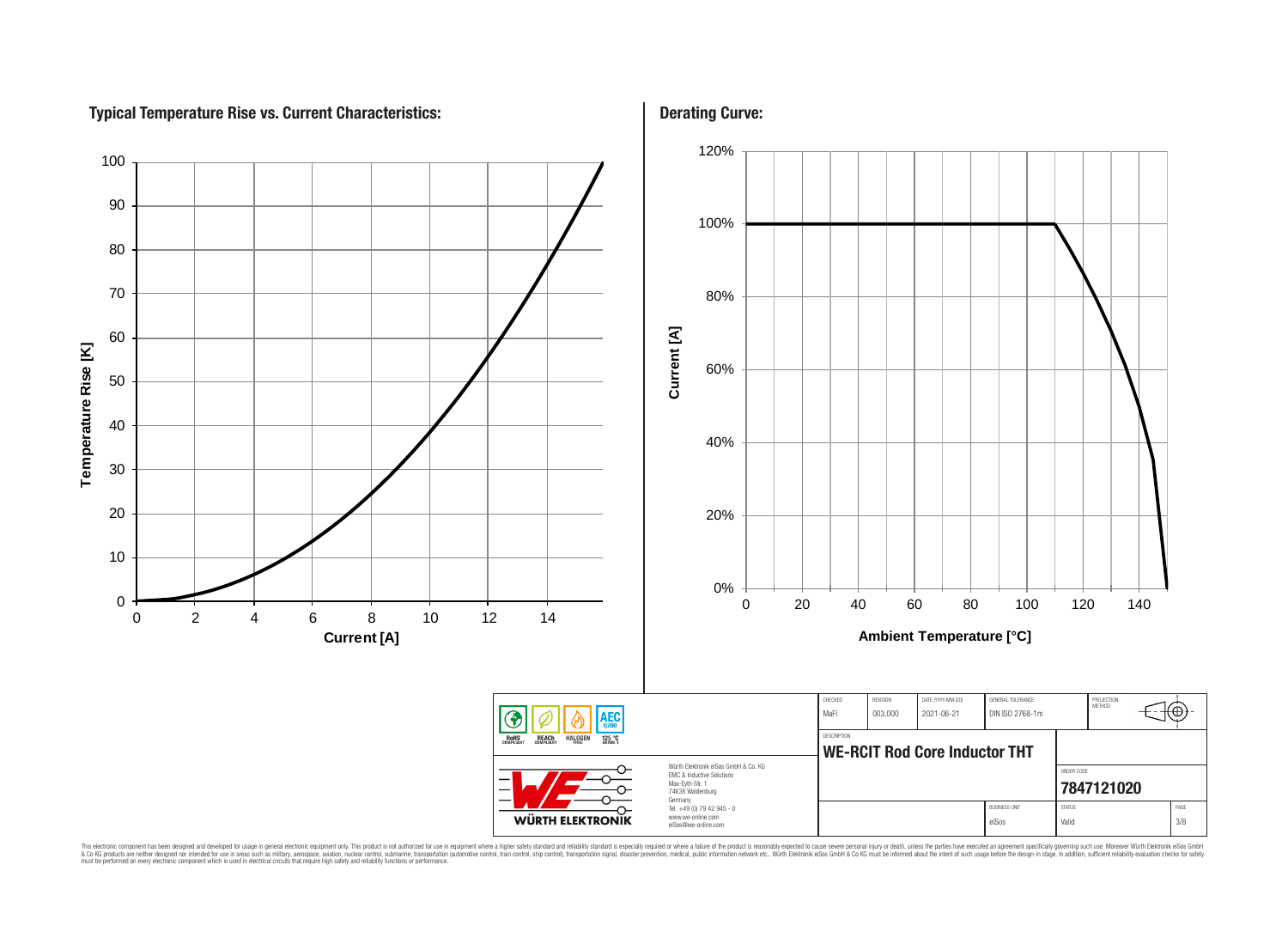

This electronic component has been designed and developed for usage in general electronic equipment only. This product is not authorized for subserved requipment where a higher selection equipment where a higher selection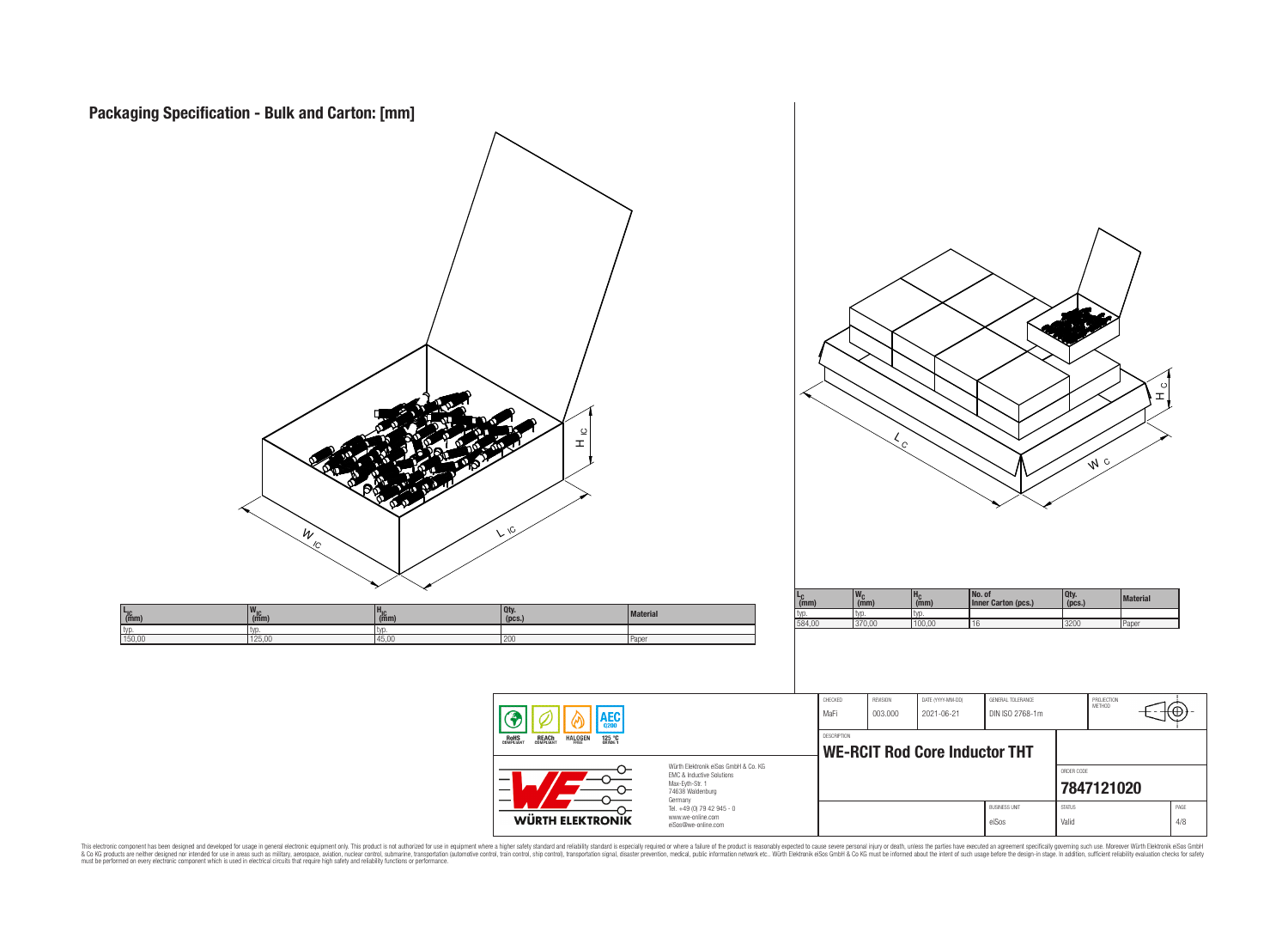### **Classification Wave Soldering Profile:**



----- max temperature procedure

### **Classification Wave Soldering Profile:**

| <b>Profile Feature</b>                                               |                               | <b>Pb-Free Assembly</b>                     | <b>Sn-Pb Assembly</b>                       |  |  |
|----------------------------------------------------------------------|-------------------------------|---------------------------------------------|---------------------------------------------|--|--|
| <b>Preheat Temperature Min</b>                                       | $\mathsf{I}_{\mathsf{S}}$ min | 100 °C                                      | 100 °C                                      |  |  |
| <b>Preheat Temperature Typical</b>                                   | s typical                     | 120 °C                                      | 120 °C                                      |  |  |
| <b>Preheat Temperature Max</b>                                       | s max                         | 130 °C                                      | 130 °C                                      |  |  |
| Preheat Time $t_s$ from $T_s$ <sub>min</sub> to $T_s$ <sub>max</sub> | $I_{\rm S}$                   | 70 seconds                                  | 70 seconds                                  |  |  |
| Ramp-up Rate                                                         | $\Delta T$                    | 150 $\degree$ C max.                        | 150 $\degree$ C max.                        |  |  |
| $T_{\text{d}}$<br><b>Peak Temperature</b>                            |                               | $250 °C - 260 °C$                           | 235 °C - 260 °C                             |  |  |
| Time of actual peak temperature                                      | $t_{p}$                       | max. 10 seconds<br>max. 5 seconds each wave | max. 10 seconds<br>max. 5 seconds each wave |  |  |
| Ramp-down Rate, Min                                                  |                               | $\sim$ 2 K/ second                          | $\sim$ 2 K/ second                          |  |  |
| Ramp-down Rate, Typical                                              |                               | $\sim$ 3.5 K/ second                        | $\sim$ 3.5 K/ second                        |  |  |
| Ramp-down Rate, Max                                                  |                               | $\sim$ 5 K/ second                          | $\sim$ 5 K/ second                          |  |  |
| Time 25 $^{\circ}$ C to 25 $^{\circ}$ C                              |                               | 4 minutes                                   | 4 minutes                                   |  |  |

refer to EN61760-1:2006

| <b>AEC</b><br>0200                                                                                                       |                                                                        | CHECKED<br>MaFi    | REVISION<br>003.000 | DATE (YYYY-MM-DD)<br>2021-06-21      | GENERAL TOLERANCE<br>DIN ISO 2768-1m |                          | PROJECTION<br><b>METHOD</b> | πΨ          |
|--------------------------------------------------------------------------------------------------------------------------|------------------------------------------------------------------------|--------------------|---------------------|--------------------------------------|--------------------------------------|--------------------------|-----------------------------|-------------|
| <b>REACH</b><br>COMPLIANT<br><b>ROHS</b><br>COMPLIANT<br><b>HALOGEN</b><br>125 °C<br>GRADE 1                             |                                                                        | <b>DESCRIPTION</b> |                     | <b>WE-RCIT Rod Core Inductor THT</b> |                                      |                          |                             |             |
| Würth Flektronik eiSos GmbH & Co. KG<br>EMC & Inductive Solutions<br>Max-Eyth-Str. 1<br>-<br>74638 Waldenburg<br>Germany |                                                                        |                    |                     |                                      |                                      | ORDER CODE<br>7847121020 |                             |             |
| WÜRTH ELEKTRONIK                                                                                                         | Tel. +49 (0) 79 42 945 - 0<br>www.we-online.com<br>eiSos@we-online.com |                    |                     |                                      | <b>BUSINESS UNIT</b><br>eiSos        | <b>STATUS</b><br>Valid   |                             | PAGE<br>5/8 |

This electronic component has been designed and developed for usage in general electronic equipment only. This product is not authorized for subserved requipment where a higher selection equipment where a higher selection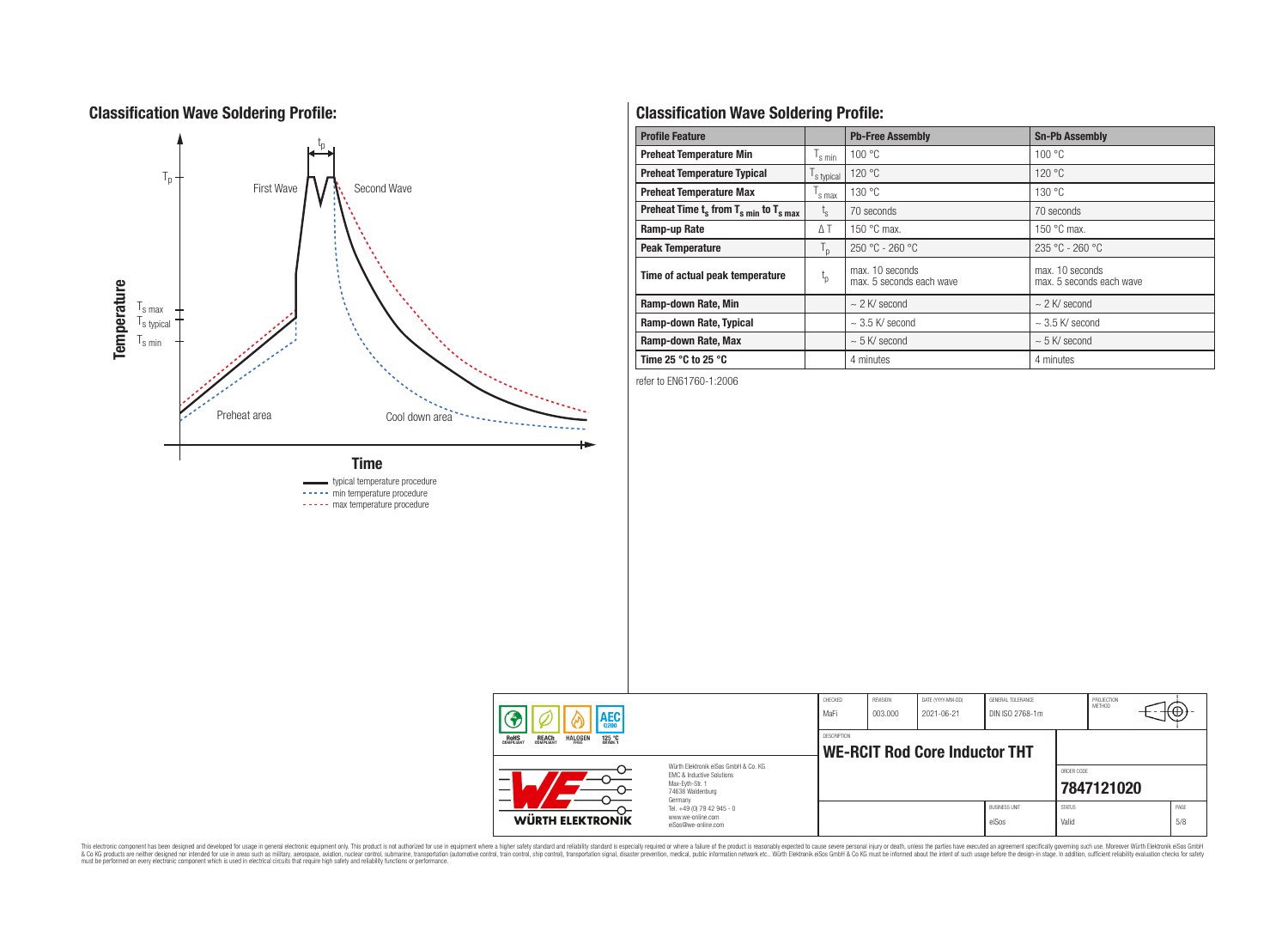## **Cautions & Warnings:**

### **The following conditions apply to all goods within the product series of WE-RCIT of Würth Elektronik eiSos GmbH & Co. KG:**

#### **General:**

- This electronic component was designed and manufactured for use in general electronic equipment.
- Würth Elektronik must be asked for written approval (following the PPAP procedure) before incorporating the components into any equipment in fields such as military, aerospace, aviation, nuclear control, submarine, transportation (automotive control, train control, ship control), transportation signal, disaster prevention, medical, public information network, etc. where higher safety and reliability are especially required and/or if there is the possibility of direct damage or human injury.
- Electronic components that will be used in safety-critical or high-reliability applications, should be pre-evaluated by the customer.
- The component was designed and manufactured to be used within the datasheet specified values. If the usage and operation conditions specified in the datasheet are not met, the wire insulation may be damaged or dissolved.
- Do not drop or impact the components, as the core may flake apart.
- Würth Elektronik products are qualified according to international standards, which are listed in each product reliability report. Würth Elektronik does not guarantee any customer qualified product characteristics beyond Würth Elektroniks' specifications, for its validity and sustainability over time.
- The responsibility for the applicability of the customer specific products and use in a particular customer design is always within the authority of the customer. All technical specifications for standard products also apply to customer specific products.

### **Product specific:**

#### **Assembly instructions**

- While mounting and removing, the electronic component shall be operated in voltage-free condition pursuant to the five safety rules described in the standard EN 50110-1.
- The protective earth connection shall be the first to be connected while installing the filter and shall be the last to be disconnected. The protective earth connection must be prepared considering the leakage current.
- The filter position is suggested to be close as possible to the application. If there are long distances between the filter and application, it is recommended to shield the cables, otherwise, the functionality may be affected.
- To establish a low impedance path for parasitic currents the filter housing shall have a wide connection area to the ground plane. The ground plane shall be free of paint or other isolating materials.
- Keep the connection to the PE as short as possible.
- To minimize crosstalk do not place incoming and outgoing cables next to each other.
- Use short cables to minimize the parasitic effects of the setup.
- The connection to the ground plane should be established with M4 screws. The tightening torque varies with the selected screw and should not exceed the limit of 5Nm.

#### **Cleaning and Washing:**

• Washing agents used during the production to clean the customer application may damage or change the characteristics of the wire insulation, marking or plating. Washing agents may have a negative effect on the long-term functionality of the product.

#### **Storage Conditions:**

- A storage of Würth Electronik products for longer than 12 months is not recommended. Within other effects, the terminals may suffer degradation, resulting in bad solderability. Therefore, all products shall be used within the period of 12 months based on the day of shipment.
- Do not expose the components to direct sunlight.
- The storage conditions in the original packaging are defined according to DIN EN 61760-2.
- The storage conditions stated in the original packaging apply to the storage time and not to the transportation time of the components.

#### **Packaging:**

• The packaging specifications apply only to purchase orders comprising whole packaging units. If the ordered quantity exceeds or is lower than the specified packaging unit, packaging in accordance with the packaging specifications cannot be ensured.

#### **Handling:**

- Violation of the technical product specifications such as exceeding the nominal rated current will void the warranty.
- Only qualified personnel should work with the electronic component including, but not limited to, work such as planning, assembly, installation, operation, repair and maintenance considering the corresponding documentation.
- The filter includes components storing an electric charge and dangerous voltage may remain at the filter terminals even after the power source has been disconnected even after five minutes.
- In case temporary voltage is applied to the unassembled filter, the filter shall be discharged after the power source has been disconnected.
- Avoid any overload or conditions that are not specified in the datasheet.
- Do not exceed the specified temperature limits.
- To maintain regular operation, the filters shall be protected within the application against inadmissible exceedance of the rated current.
- The filter leakage current specified in the data sheet merely serves as a user information. For security reasons, the maximum leakage current of the entire electrical application has to be limited. The permissible limits for your application must be acquired from the relative and applicable regulations, provisions and standards.
- The current derating must be observed. Disregarding the current derating may result in overheating and in a fire hazard as a consequence thereof.
- Due to the heavy weight of the electronic component, strong forces and high accelerations may have the effect to damage the electrical connection and will void the warranty.
- The temperature rise of the component must be taken into consideration. The operating temperature is comprised of ambient temperature and temperature rise of the component.The operating temperature of the component shall not exceed the maximum temperature specified.

| <b>AEC</b>                                                                 |                                                                                                                     | CHECKED<br>MaFi | <b>REVISION</b><br>  003.000 | DATE (YYYY-MM-DD)<br>2021-06-21      | GENERAL TOLERANCE<br>DIN ISO 2768-1m |                        | PROJECTION<br>METHOD | ţ⊕          |
|----------------------------------------------------------------------------|---------------------------------------------------------------------------------------------------------------------|-----------------|------------------------------|--------------------------------------|--------------------------------------|------------------------|----------------------|-------------|
| ROHS<br>COMPLIANT<br><b>REACH</b><br>COMPLIANT<br><b>HALOGEN</b><br>125 °C |                                                                                                                     | DESCRIPTION     |                              | <b>WE-RCIT Rod Core Inductor THT</b> |                                      |                        |                      |             |
| —                                                                          | Würth Flektronik eiSos GmbH & Co. KG<br>EMC & Inductive Solutions<br>Max-Evth-Str. 1<br>74638 Waldenburg<br>Germany |                 |                              |                                      |                                      | ORDER CODE             | 7847121020           |             |
| <b>WÜRTH ELEKTRONIK</b>                                                    | Tel. +49 (0) 79 42 945 - 0<br>www.we-online.com<br>eiSos@we-online.com                                              |                 |                              |                                      | <b>BUSINESS UNIT</b><br>eiSos        | <b>STATUS</b><br>Valid |                      | PAGE<br>6/8 |

This electronic component has been designed and developed for usage in general electronic equipment only. This product is not authorized for use in equipment where a higher safety standard and reliability standard is espec & Ook product a label and the membed of the seasuch as marked and as which such a membed and the such assume that income in the seasuch and the simulation and the such assume that include to the such a membed and the such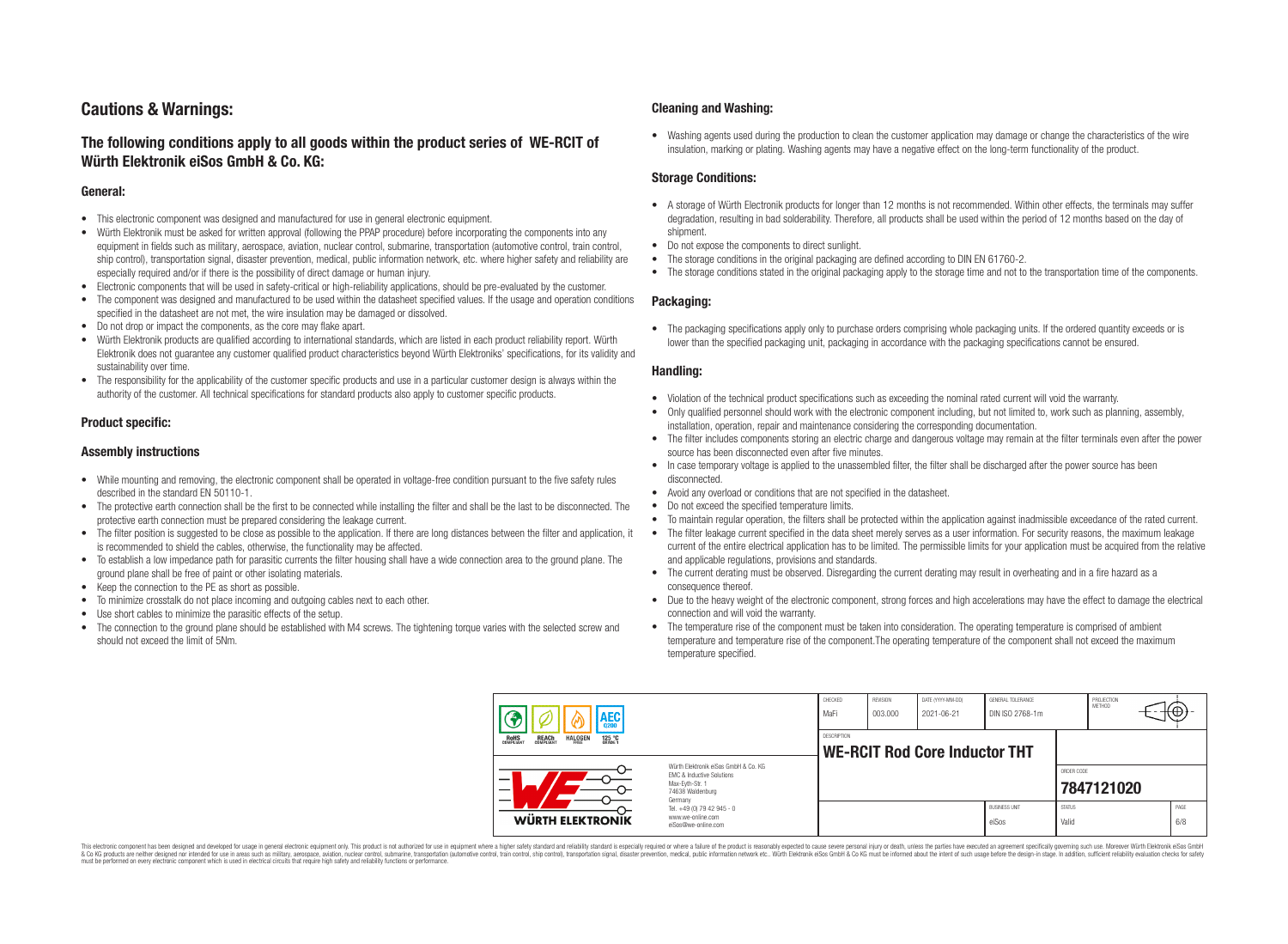#### **Vibration resistance:**

• Do not exceed the vibration limits given by IEC60068-2-6.

These cautions and warnings comply with the state of the scientific and technical knowledge and are believed to be accurate and reliable. However, no responsibility is assumed for inaccuracies or incompleteness.

| AEC                                                                                                                      |                                                                        | CHECKED<br>MaFi                                     | REVISION<br>003.000 | DATE (YYYY-MM-DD)<br>2021-06-21 | GENERAL TOLERANCE<br>DIN ISO 2768-1m |                        | PROJECTION<br>METHOD | ₩           |
|--------------------------------------------------------------------------------------------------------------------------|------------------------------------------------------------------------|-----------------------------------------------------|---------------------|---------------------------------|--------------------------------------|------------------------|----------------------|-------------|
| <b>HALOGEN</b><br>125 °C<br>GRADE 1<br>REACH<br>COMPLIANT<br><b>ROHS</b><br>COMPLIANT<br>FRFF                            |                                                                        | DESCRIPTION<br><b>WE-RCIT Rod Core Inductor THT</b> |                     |                                 |                                      |                        |                      |             |
| Würth Elektronik eiSos GmbH & Co. KG<br>EMC & Inductive Solutions<br>Max-Eyth-Str. 1<br>_<br>74638 Waldenburg<br>Germany |                                                                        |                                                     |                     |                                 |                                      | ORDER CODE             | 7847121020           |             |
| WÜRTH ELEKTRONIK                                                                                                         | Tel. +49 (0) 79 42 945 - 0<br>www.we-online.com<br>eiSos@we-online.com |                                                     |                     |                                 | <b>BUSINESS UNIT</b><br>eiSos        | <b>STATUS</b><br>Valid |                      | PAGE<br>7/8 |

This electronic component has been designed and developed for usage in general electronic equipment only. This product is not authorized for subserved requipment where a higher selection equipment where a higher selection